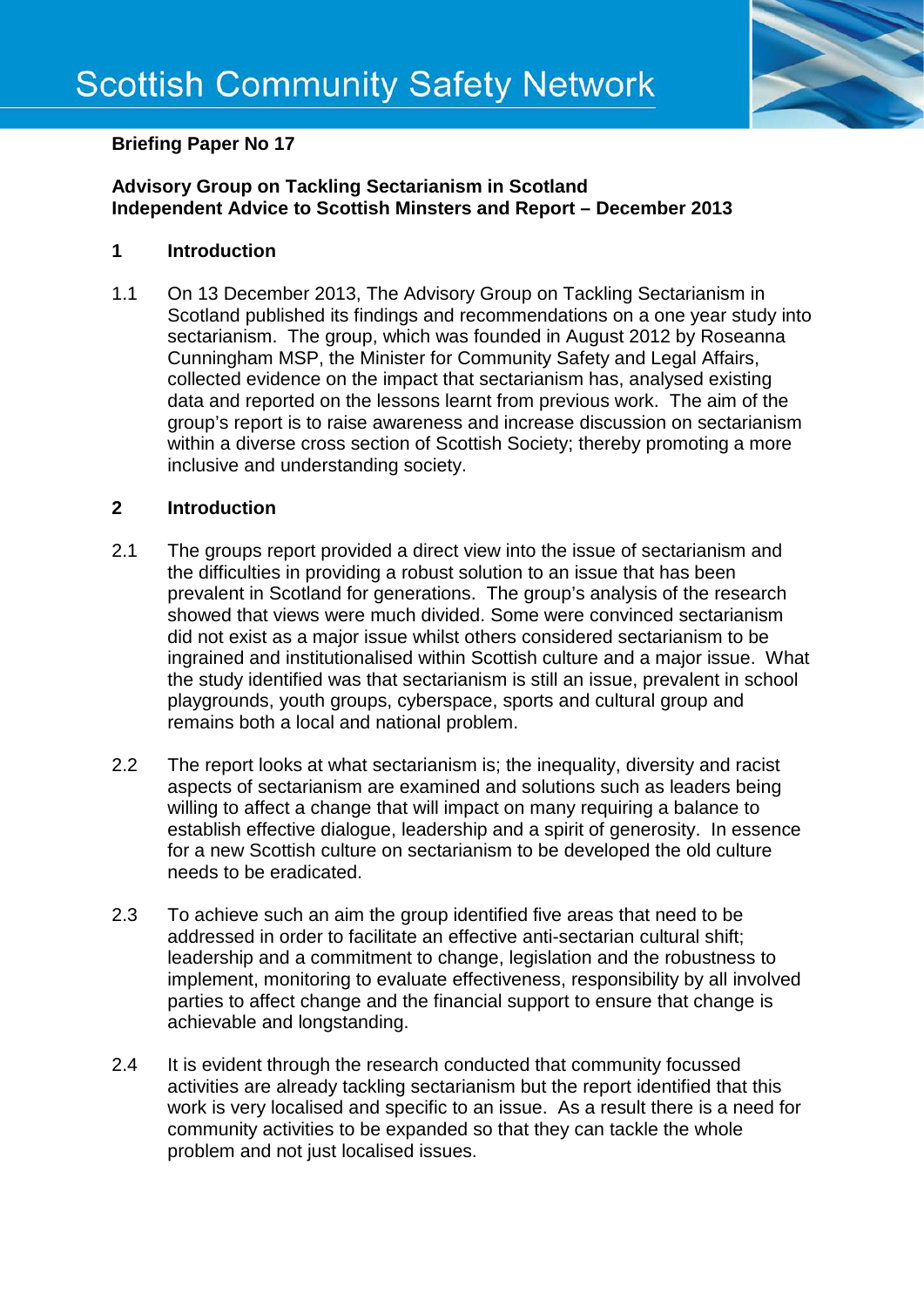## **3 Research and Recommendations**

- 3.1 The report looks at many areas that are affected by or related to Sectarianism in Scotland; analysing the turbulent historical background, the political and religious divide and the manifestation of sectarianism today. One unexpected result of the evidence is that often communities are unaware of what exactly sectarianism is which the report attributes to how sectarianism has changed over the years. The mixture of perceptions, attitudes, beliefs, actions, history and politics have resulted in a confusing mixture of drivers for sectarianism which often result in religious and historical beliefs being forgotten, replaced with a sense of "them" and "us" which the report considers is more divisive and negative for communities.
- 3.2 The identification of what sectarian is, quantifying its definition, differences and influences was a key aspect of the research, however to maintain a balance the report also researched what was not sectarianism and identified how sectarianism could be present without any overt signs being evident. This balanced research enables the reader to clearly understand that sectarianism is not as simple as bigotry and religious divide; it is a multifaceted problem that has developed and diversified as a result of many influences and is often ingrained in Scottish society.
- 3.3 The aim of the research for the report was to ensure that the assumptions made were based on robust and reliable evidence. To ensure that the research is robust and evidence based the structure examined multiple areas which include the perception of sectarianism, experiences, inequality in income, explaining differences, life choices in related communities and what is currently unknown. The research adopted a cross societal approach to ensure that national and community based evidence was collated, thereby providing a wide, robust and holistic approach within the report.
- 3.4 It is clear from findings that when tackling sectarianism any resistance to acknowledging sectarianism will be negative due to the realities and legacy that sectarianism has left embedded within communities. From a political stand the report states that sectarianism can only be tackled if it does not become a matter for party political competition, requiring a shared determination across all parties, financially backed and with the support of football clubs, churches and cultural organisations.
- 3.5 Within Scotland's permissive environment the report identified that those in position positions of influences (church, football, local authority and cultural groups) should challenge the passive acceptance of sectarianism. In addition the Scottish Government needs to research the links between sectarianism and violence, whilst those with responsibility for activities that bring large numbers of followers together, i.e. football, churches and parades must be willing to take active steps to combat sectarianism.
- 3.6 Within the regulatory environments the report recommends that the Scottish Government monitor human rights, equality and hate crime legislation to ensure that it continues to be used effectively, whilst at the same time working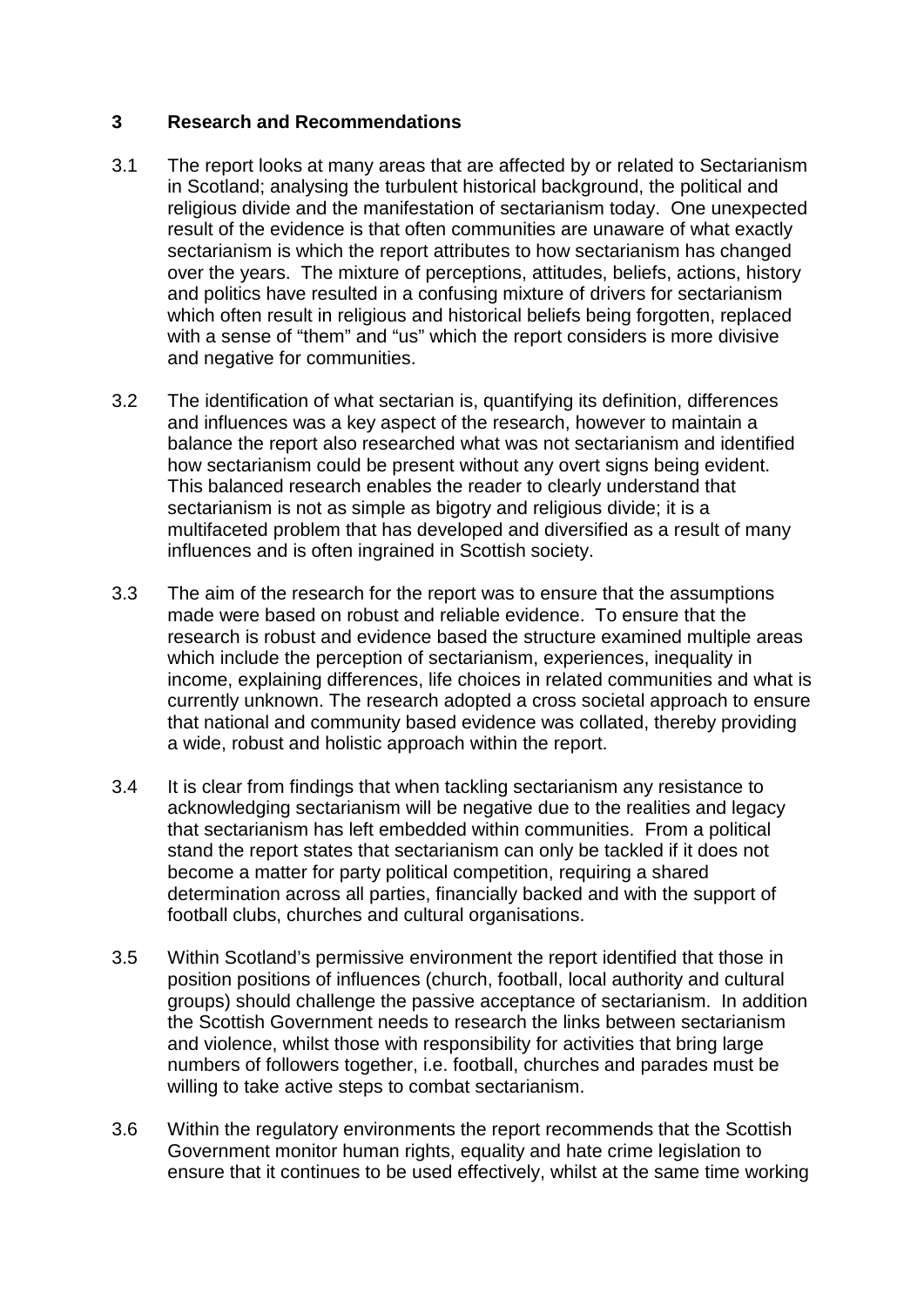more effectively with the Crown Office, Procurator Fiscal Service and Police Scotland to improve the application of such legislation.

- 3.7 To ensure that an effective database of evidence was collated the report also looked at civil leadership, politics, media, local government, policing, young people and education, community activities, churches, parades and marches, sporting events, workplaces, professions, human rights, equality and good relations, public responsibilities, mainstreaming and learning resulting in a wide and comprehensive list of recommendations aimed at addressing the issues that the research identified as factors leading to or evident in sectarian activity. The main recommendations formulated from the research evidence included:
	- Leadership and Professionalism. Recommendations were made on multiple levels of leadership with the Government and local authorities equally responsible for the implementation of a whole system approach to tackling sectarianism based on evidence and evaluated to ensure effective and sustainable change. In addition the report emphasises the need to get business and trade unions involved in promoting an anti-sectarian in the workplace.
	- Football. In addition to public leadership the report highlights the need for private and commercial input into change with football clubs and governing bodies being responsible for fostering an anti-sectarian message, implementing legislation and codes of conduct ensuring that players, fans, and organisations promote a change in culture and take responsibility for what is often the cause of non-religious sectarianism.
	- The Media and Church. The report identified that society is often influenced by the media and the church as a result the report recommends that both the media and church are primary drivers for change. Religious groups must unite and foster a unified religious message against sectarianism, whilst the media must take responsibility for realistic and none-inflammatory reporting.
	- Culture, Marching and Parades. One of the major areas where sectarianism is evident in Scotland is within the cultural, marching and parade aspect of community cultural events. The report recommended that the Convention of Scottish Local Authorities (CoSLA) take action based on evidence to balance the right to march against the rights of the community. When this balance is not achieved a dialogue should be held to try and establish a balance. In addition to dialogue a more robust code of conduct should be established which contains information on action points on sectarian behaviour. The recommendation made for the police in tackling sectarianism concentrate on the need for better training for stewards. .
	- Human Rights. The evidence showed that sectarianism is an equality and diversity issue impacting on human rights, which the report recommended should be addressed by the Scottish Human Rights Commission and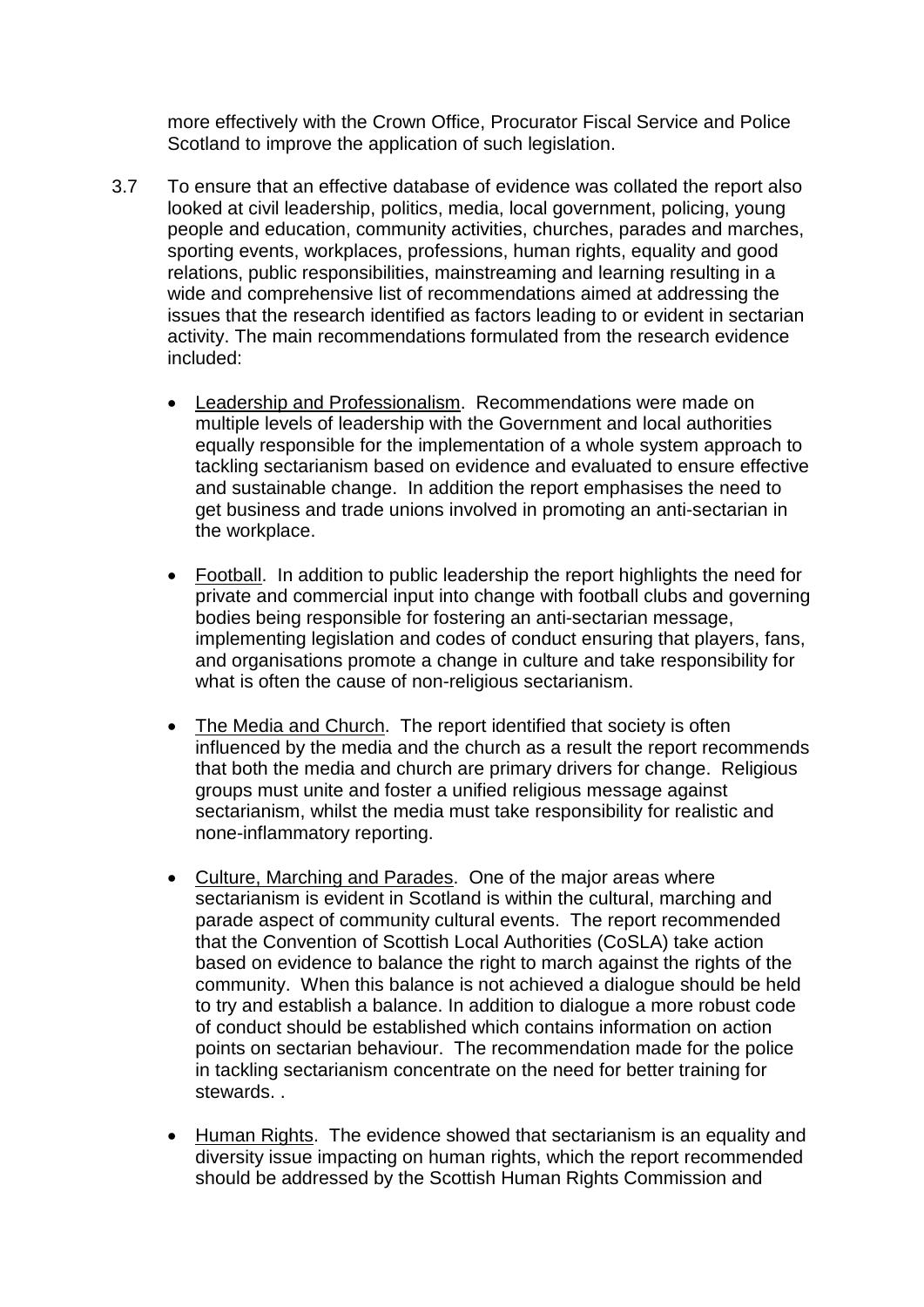Equality and Human Rights Commission with evidence reporting and evaluation into promoting good practice, harmony and tolerance.

- Educations and Learning. When tackling sectarianism the report identified that education is a fundamental part of the solution with recommendations calling for a commitment to provide training and support to all staff, developing a toolkit with resources to engage all children at all stages, implementing already established initiatives such as the Glasgow City Council Sense Over Sectarianism (SOS) model. To achieve this the report acknowledges that additional support from youth workers, youth engagement schemes, social services and the education system would be required and recommends a joint initiative to tackle sectarianism, backed by policy and supported with funding.
- Projects. The existing anti-sectarian campaigns are an essential aspect of promoting the message; however the report calls for evaluation of projects to ensure that all funded community projects are evaluated to better understand the impact and analyse approaches to ensure the best delivery, effectiveness and financial value. The report emphasises that to progress and learn evaluation must be conducted so that successes can be highlighted and lessons drawn out and disseminated with tool kits created to show best practice. In addition the Scottish Government must look at establishing a national standard framework that is delivered Scotland wide.

# **4 Conclusion**

- 4.1 In conclusion the report is a well evidenced study of sectarianism, identifying that sectarianism is not a single issue phenomenon, it is linked inextricably to Scottish history, divided by region, sport, culture, generational bias and bigotry. As a result the research has had to look at multiple areas of society, its people, governance, culture and ideology none of which can provide a single solution. The report makes it clear that sectarianism is a cross party, cross community issue that will requires a large amount of input and impetus from leadership, religious organisations, private and public business, sports and culture to ensure that any progress is made on defeating sectarianism.
- 4.2 The report also identifies that there is a great deal of excellent work being conducted by anti-sectarian projects but this needs to be evaluated so that lessons learnt locally can be disseminated nationally, ensuring that the necessary demographics are targeted and issues such as generational divide, schools and education, youth service and projects and community initiatives are effectively evaluated so that the excellent local work that is being conducted is fed into future plans and initiatives on tackle sectarianism.
- 4.3 The report is a comprehensive evidenced based look at sectarianism in Scotland; deals with realistic truths and tracks how sectarianism has changed and evolved into something new and more divisive and covert. The report effectively highlights the drivers and documents how people perceive sectarianism which adds a humanistic dimension to the findings and